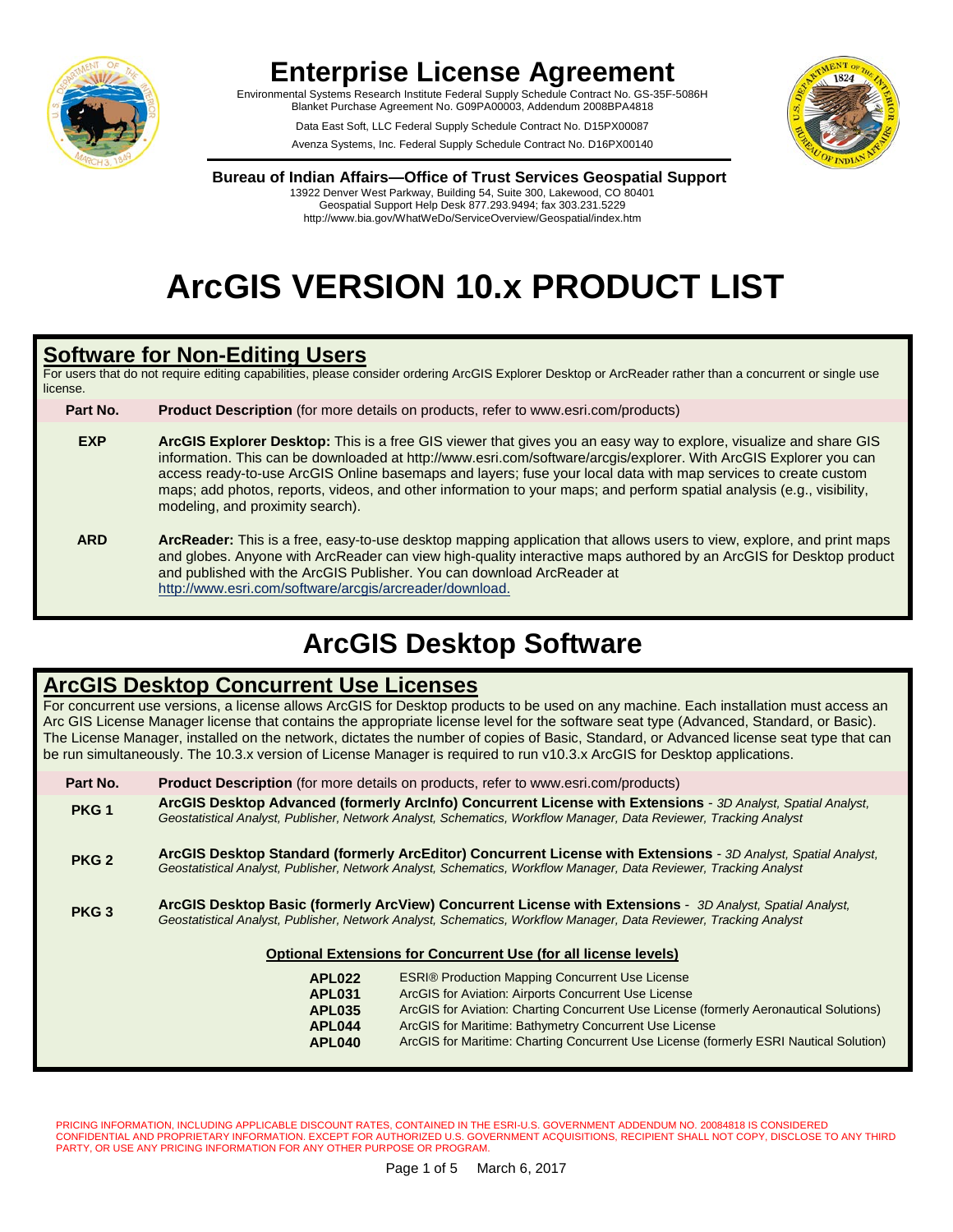

Environmental Systems Research Institute Federal Supply Schedule Contract No. GS-35F-5086H Blanket Purchase Agreement No. G09PA00003, Addendum 2008BPA4818

> Data East Soft, LLC Federal Supply Schedule Contract No. D15PX00087 Avenza Systems, Inc. Federal Supply Schedule Contract No. D16PX00140



#### **Bureau of Indian Affairs—Office of Trust Services Geospatial Support**

13922 Denver West Parkway, Building 54, Suite 300, Lakewood, CO 80401 Geospatial Support Help Desk 877.293.9494; fax 303.231.5229 http://www.bia.gov/WhatWeDo/ServiceOverview/Geospatial/index.htm

### **ArcGIS Desktop Single Use Licenses**

Single use Desktop licenses do not require an ArcGIS License Manager. Installation requires a provisioning file for each machine, which will be provided with your shipment.

| Part No.                                                           | <b>Product Description</b> (for more details on products, refer to http://www.esri.com/products)                                                                                                                                        |  |
|--------------------------------------------------------------------|-----------------------------------------------------------------------------------------------------------------------------------------------------------------------------------------------------------------------------------------|--|
| PKG <sub>4</sub>                                                   | ArcGIS Desktop Advanced (formerly ArcInfo) Single Use License with Extensions - 3D Analyst, Spatial Analyst,<br>Geostatistical Analyst, Publisher, Network Analyst, Schematics, Workflow Manager, Data Reviewer, Tracking Analyst       |  |
| PKG <sub>5</sub>                                                   | ArcGIS for Desktop Standard (formerly ArcEditor) Single Use License with Extensions - 3D Analyst, Spatial Analyst,<br>Geostatistical Analyst, Publisher, Network Analyst, Schematics, Workflow Manager, Data Reviewer, Tracking Analyst |  |
| PKG <sub>6</sub>                                                   | ArcGIS for Desktop Basic (formerly ArcView) Single Use License with Extensions - 3D Analyst, Spatial Analyst,<br>Geostatistical Analyst, Publisher, Network Analyst, Schematics, Workflow Manager, Data Reviewer, Tracking Analyst      |  |
| <b>Optional Extensions for Single Use (for all license levels)</b> |                                                                                                                                                                                                                                         |  |

**APL023** ESRI® Production Mapping Single Use License<br>**APL032** ArcGIS for Aviation: Airports Single Use License **APL032** ArcGIS for Aviation: Airports Single Use License **APL036** ArcGIS for Aviation: Charting Single Use License (formerly Aeronautical Solutions) **APL041** ArcGIS for Maritime: Bathymetry Single Use License ArcGIS for Maritime: Charting Single Use License (formerly ESRI Nautical Solution)

### **ArcGIS Pro**

There are the three licensing options available with ArcGIS Pro through the ELA Program:

**[Named User License](http://pro.arcgis.com/en/pro-app/get-started/named-user-licenses.htm) -** The ArcPro license is authorized by an organization administrator through the ELA product Portal for ArcGIS. Please indicate the number of seats you would need.

**[Concurrent Use License](http://pro.arcgis.com/en/pro-app/get-started/concurrent-use-licenses.htm)** - Your machine points to a License Manager Server for license authorization from a shared pool of licenses. Select Advanced, Standard or Basic functionality.

**[Single Use License](http://pro.arcgis.com/en/pro-app/get-started/single-use-licenses.htm)** - These licenses are authorized on a single machine. Anyone with access to that machine can use ArcGIS Pro on or off the network. Select Advanced, Standard or Basic functionality.

For more information on ArcGIS Pro, please go t[o http://pro.arcgis.com/en/pro-app/.](http://pro.arcgis.com/en/pro-app/) Please use the ArcGIS Pro order form to make your selection.

#### **Mobile GIS**

**GIS0299 ArcGIS 10.2.1 for Windows Mobile for Desktop or Engine Deployments GIS2332 ArcGIS v10.2.1 for Windows Mobile for Server Enterprise Standard GIS2323 ArcGIS v10.2.1 for Windows Mobile for Server Workgroup Advanced**

## **XTools Pro**

Over 80 general usage tools that extend the standard ArcGIS Desktop functionality. Go to<https://xtools.pro/en/overview/> for more information on XTools Pro. Please complete the XTools Pro order form and include the names and contact information of the individuals who will be using the software.

### **Avenza Pro**

This mobile application that allows you to download your maps over a Wi-Fi or cellular network. Each user will need to register their device using the subscription ID. Please contact the Geospatial Support Help Desk at [geospatial@bia.gov](mailto:geospatial@bia.gov) to request the installation instructions and the authorization code.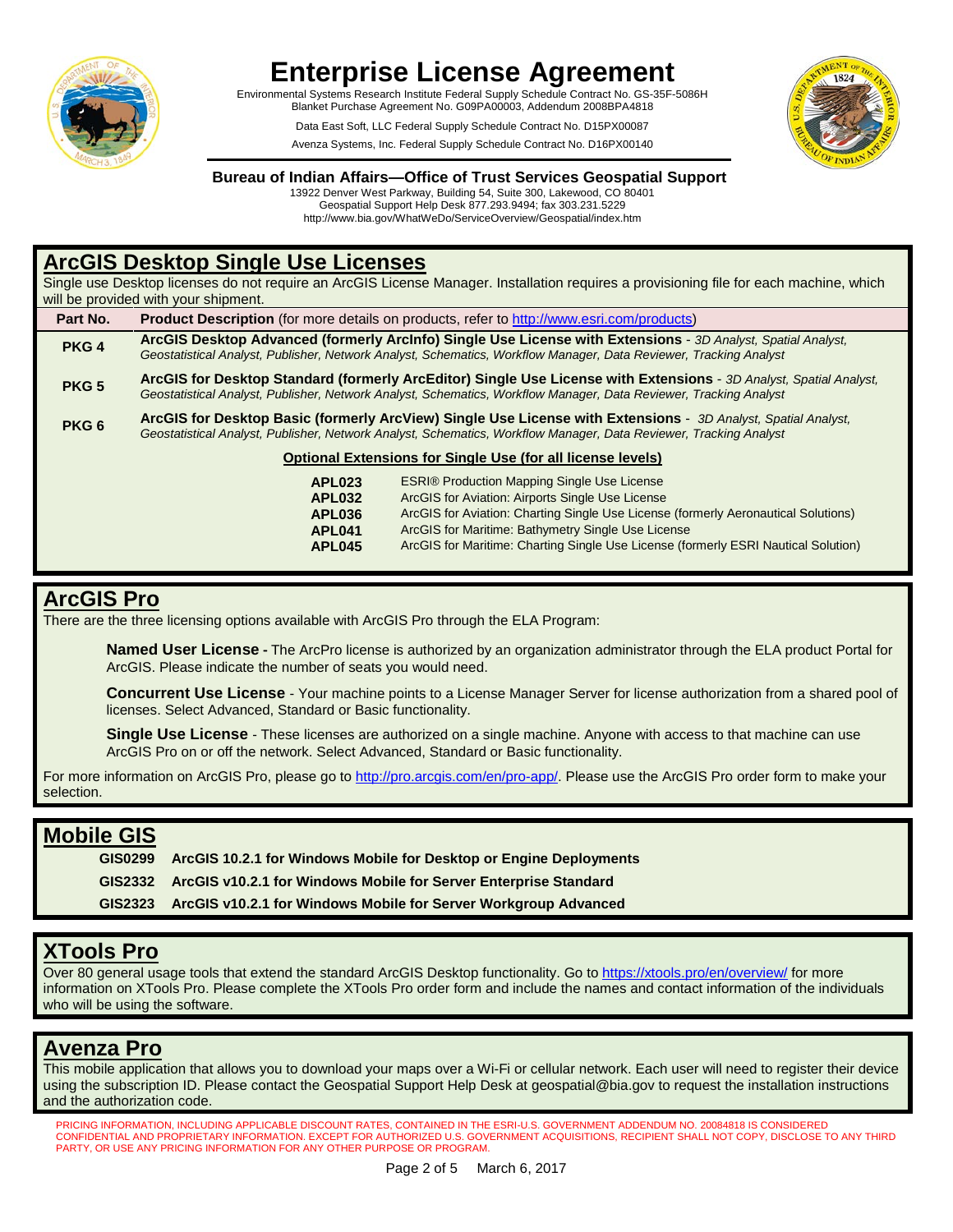

Environmental Systems Research Institute Federal Supply Schedule Contract No. GS-35F-5086H Blanket Purchase Agreement No. G09PA00003, Addendum 2008BPA4818

> Data East Soft, LLC Federal Supply Schedule Contract No. D15PX00087 Avenza Systems, Inc. Federal Supply Schedule Contract No. D16PX00140



#### **Bureau of Indian Affairs—Office of Trust Services Geospatial Support**

13922 Denver West Parkway, Building 54, Suite 300, Lakewood, CO 80401 Geospatial Support Help Desk 877.293.9494; fax 303.231.5229 http://www.bia.gov/WhatWeDo/ServiceOverview/Geospatial/index.htm

## **ArcGIS for Server**

You must have a 64 bit operating system to run ArcGIS Server v10.2 and newer. There are two levels to choose from, Enterprise and Workgroup.

- **Enterprise Server:** This level is designed to run and optionally deploy on multiple machines and on a user-defined multiuser database (IBM DB2, Informix Dynamic Server, Microsoft SQL Server, Oracle, or PostgreSQL). The Enterprise level server supports unlimited simultaneous connections to a multiuser geodatabase and has unlimited storage capacity.
	- **Workgroup Server:** This level is designed and limited to run on a single machine and includes SQL Server Express 2008 R2 database engine. The Workgroup level server supports 10 simultaneous connections to a multiuser geodatabase and has 10 GB of data storage on a multiuser geodatabase.

| Part No.                                                  |                                                                                                                                                                   | <b>Product Description</b> (descriptions of these products can be found at http://www.esri.com/products                    |  |
|-----------------------------------------------------------|-------------------------------------------------------------------------------------------------------------------------------------------------------------------|----------------------------------------------------------------------------------------------------------------------------|--|
| <b>SVR-OEA</b>                                            | ArcGIS Enterprise Server Advanced (Includes Network Analyst, 3D Analyst, Schematics, Geostatistical Analyst, Spatial<br>Analyst, Workflow Manager, Data Reviewer) |                                                                                                                            |  |
|                                                           | <b>Optional Extensions for Enterprise Advanced Server</b>                                                                                                         |                                                                                                                            |  |
|                                                           | <b>APL053</b>                                                                                                                                                     | <b>ESRI® Production Mapping for Server</b>                                                                                 |  |
|                                                           | <b>APL073</b>                                                                                                                                                     | <b>ArcGIS for Maritime: Bathymetry</b>                                                                                     |  |
|                                                           | <b>APL074</b>                                                                                                                                                     | <b>ArcGIS for Maritime: Charting</b>                                                                                       |  |
| <b>SVR-OES</b>                                            | ArcGIS Enterprise Server Standard (Includes Network Analyst, 3D Analyst, Schematics, Geostatistical Analyst, Spatial<br>Analyst, Workflow Manager, Data Reviewer) |                                                                                                                            |  |
| <b>Optional Extensions for Enterprise Standard Server</b> |                                                                                                                                                                   |                                                                                                                            |  |
|                                                           | <b>APL055</b>                                                                                                                                                     | <b>ESRI® Production Mapping for Server</b>                                                                                 |  |
|                                                           | <b>APL075</b>                                                                                                                                                     | ArcGIS for Maritime: Bathymetry for Server                                                                                 |  |
|                                                           | <b>APL076</b>                                                                                                                                                     | ArcGIS for Maritime: Charting for Server                                                                                   |  |
| <b>SVR-OEB</b>                                            |                                                                                                                                                                   | ArcGIS Enterprise Server Basic (Includes Network Analyst, 3D Analyst, Schematics, Geostatistical Analyst, Spatial Analyst) |  |

| <b>SVR-OWA</b> | ArcGIS Workgroup Advanced Server with extensions (Includes Network Analyst, 3D Analyst, Schematics,<br>Geostatistical Analyst, Spatial Analyst, Workflow Manager, Data Reviewer)                                                              |  |  |
|----------------|-----------------------------------------------------------------------------------------------------------------------------------------------------------------------------------------------------------------------------------------------|--|--|
|                | <b>Optional Extensions for Workgroup Advanced Server</b>                                                                                                                                                                                      |  |  |
|                | APL053<br><b>ESRI® Production Mapping for Server</b>                                                                                                                                                                                          |  |  |
|                | APL077<br>ArcGIS for Maritime: Bathymetry for Server                                                                                                                                                                                          |  |  |
|                | <b>APL078</b><br>ArcGIS for Maritime: Charting for Server                                                                                                                                                                                     |  |  |
| <b>SVR-OWS</b> | ArcGIS Workgroup Standard Server with extensions (Includes Network Analyst, 3D Analyst, Schematics,<br>Geostatistical Analyst, Spatial Analyst, Workflow Manager, Data Reviewer))<br><b>Optional Extensions for Workgroup Standard Server</b> |  |  |
|                | <b>ESRI® Production Mapping for Server</b><br>APL055                                                                                                                                                                                          |  |  |
|                | <b>APL079</b><br>ArcGIS for Maritime: Bathymetry for Server                                                                                                                                                                                   |  |  |
|                | APL080<br>ArcGIS for Maritime: Charting for Server                                                                                                                                                                                            |  |  |
| <b>SVR-OWB</b> | ArcGIS Workgroup Basic with extensions (Includes Network Analyst, 3D Analyst, Schematics, Geostatistical Analyst,<br>Spatial Analyst)                                                                                                         |  |  |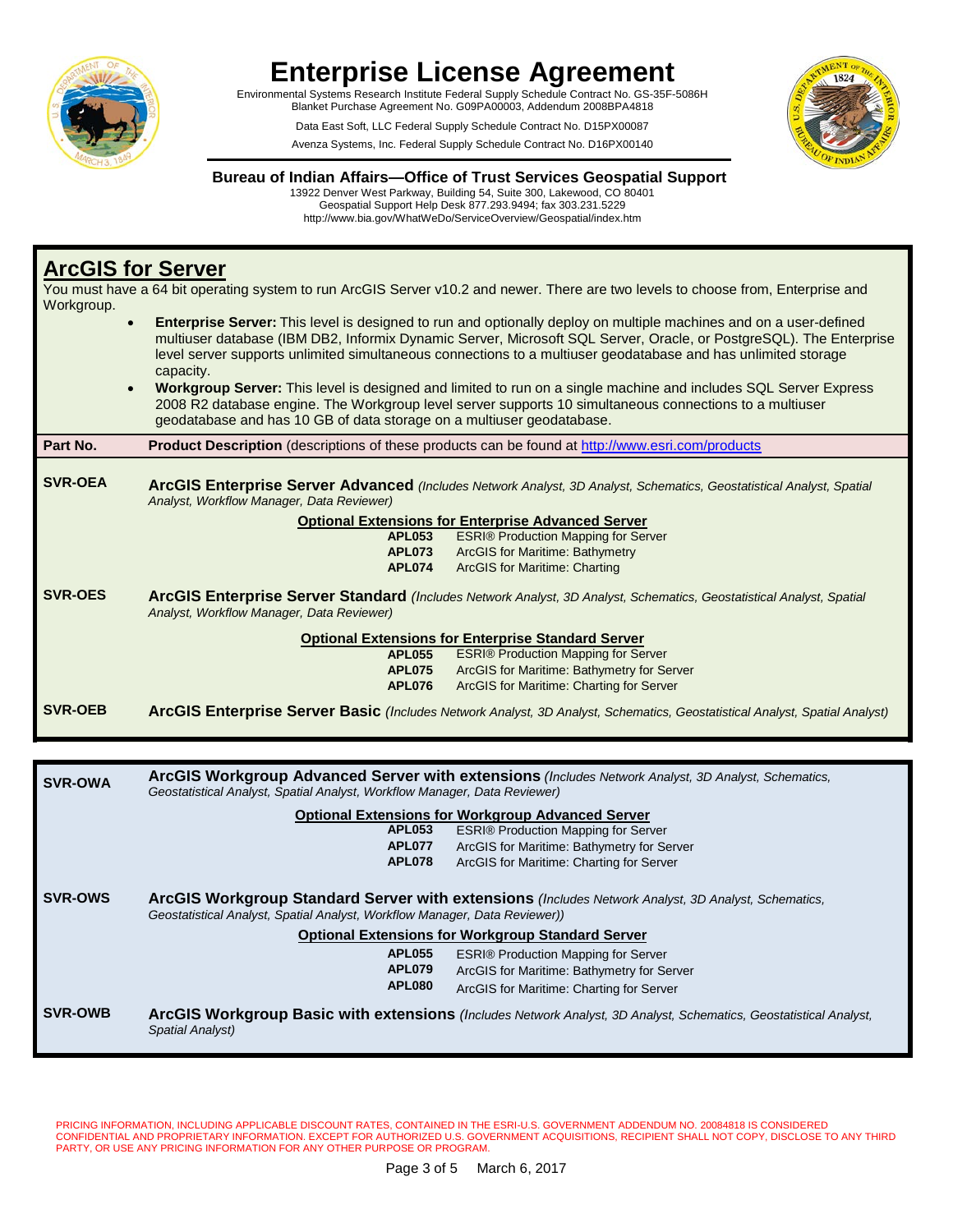

Environmental Systems Research Institute Federal Supply Schedule Contract No. GS-35F-5086H Blanket Purchase Agreement No. G09PA00003, Addendum 2008BPA4818

> Data East Soft, LLC Federal Supply Schedule Contract No. D15PX00087 Avenza Systems, Inc. Federal Supply Schedule Contract No. D16PX00140



#### **Bureau of Indian Affairs—Office of Trust Services Geospatial Support**

13922 Denver West Parkway, Building 54, Suite 300, Lakewood, CO 80401 Geospatial Support Help Desk 877.293.9494; fax 303.231.5229 http://www.bia.gov/WhatWeDo/ServiceOverview/Geospatial/index.htm

| <b>ArcGIS for Server (continued)</b>                  |                                                                                                                                                                                                                  |                                            |
|-------------------------------------------------------|------------------------------------------------------------------------------------------------------------------------------------------------------------------------------------------------------------------|--------------------------------------------|
| Part No.                                              | <b>Product Description</b> (descriptions of these products can be found at http://www.esri.com/products                                                                                                          |                                            |
| <b>SVR-GEO</b>                                        | <b>ArcGIS GeoEvent Server</b> (Includes Network Analyst, 3D Analyst, Schematics, Geostatistical Analyst, Spatial Analyst, Workflow<br>Manager, Data Reviewer)                                                    |                                            |
| <b>Optional Extensions for ArcGIS GeoEvent Server</b> |                                                                                                                                                                                                                  |                                            |
|                                                       | <b>APL053</b>                                                                                                                                                                                                    | <b>ESRI® Production Mapping for Server</b> |
|                                                       | <b>APL073</b>                                                                                                                                                                                                    | ArcGIS Maritime: Bathymetry for Server     |
|                                                       | APL074                                                                                                                                                                                                           | ArcGIS Maritime: Charting for Server       |
| <b>SVR-IMG</b>                                        | <b>ArcGIS Image Server</b> (Includes Network Analyst, 3D Analyst, Schematics, Geostatistical Analyst, Spatial Analyst, Workflow<br>Manager, Data Reviewer)<br><b>Optional Extensions for ArcGIS Image Server</b> |                                            |
|                                                       | APL053                                                                                                                                                                                                           | <b>ESRI® Production Mapping for Server</b> |
|                                                       | APL073                                                                                                                                                                                                           | ArcGIS Maritime: Bathymetry for Server     |
|                                                       | APL074                                                                                                                                                                                                           | ArcGIS Maritime: Charting for Server       |

**Portal for ArcGIS** requires ArcGIS Enterprise Server Advanced or ArcGIS Workgroup Server Advanced licensing. Please indicate on the ELA ArcGIS Order Form the number of Portal seats you are requesting and the server software you would like.

| <b>ArcGIS for Developers</b> |                                                                                                                                                                                                                                                                                                                                                                                                                                                                                                                                                   |  |  |
|------------------------------|---------------------------------------------------------------------------------------------------------------------------------------------------------------------------------------------------------------------------------------------------------------------------------------------------------------------------------------------------------------------------------------------------------------------------------------------------------------------------------------------------------------------------------------------------|--|--|
| Part No.                     | <b>Product Description</b> (for more details on products, refer to http://www.esri.com/products                                                                                                                                                                                                                                                                                                                                                                                                                                                   |  |  |
| <b>RUN001</b>                | ArcGIS Runtime Standard Single Use Deployment License with Extensions (Includes 3D Analyst, Spatial and<br>Network)                                                                                                                                                                                                                                                                                                                                                                                                                               |  |  |
| ENG <sub>1</sub>             | ArcGIS Engine Concurrent Use (Includes 3D Analyst, Geodatabase Update, Maplex, Network, Schematics, Spatial<br>Analyst, Tracking Analyst)                                                                                                                                                                                                                                                                                                                                                                                                         |  |  |
| <b>ENG 2</b>                 | ArcGIS Engine Single Use with Extensions (Includes 3D Analyst, Geodatabase Update, Maplex, Network, Schematics,<br>Spatial Analyst, Tracking Analyst)                                                                                                                                                                                                                                                                                                                                                                                             |  |  |
| <b>EDN001</b>                | <b>ESRI® Developer Network</b> (Requires global account with ESRI. Go to www.esri.com to set up a free account.) EDN<br>licenses are solely for the purposes of research, development, testing, and demonstration of your application. Each EDN<br>subscription can only be used by a single authorized developer.                                                                                                                                                                                                                                |  |  |
|                              | ArcGIS Engine (Single Use) includes ArcGIS Engine Developer Kit, Spatial Analyst, Data Interoperability,<br>$\bullet$<br>Geodatabase Edit, Tracking Analyst, Schematics, 3D Analyst                                                                                                                                                                                                                                                                                                                                                               |  |  |
|                              | ArcGIS for Server (Workgroup or Enterprise) includes Portal, 3D Analyst, Spatial Analyst, Geostatistical<br>$\bullet$<br>Analyst, ESRI® Defense Mapping, Schematics, Data Interoperability, Network Analyst, Image Extension, Data<br>Reviewer, Workflow Manager, GeoEvent, ESRI®Production Mapping, INSPIRE, Esri Roads and Highways,<br>Maritime<br>ArcGIS for Desktop (Single Use) includes ArcGIS Online (single named user), ArcGIS Pro (one license),<br>$\bullet$<br>ESRI® City Engine 2015, Network Analysis, Spatial Analyst, 3D Analyst |  |  |
| <b>ENG101</b>                | <b>ESRI® CityEngine Advanced Concurrent Use License (Windows 64-bit)</b>                                                                                                                                                                                                                                                                                                                                                                                                                                                                          |  |  |
| <b>ENG106</b>                | <b>ESRI® CityEngine Advanced Single Use License (Windows 64-bit)</b>                                                                                                                                                                                                                                                                                                                                                                                                                                                                              |  |  |
| <b>ENG116</b>                | <b>ESRI® CityEngine Advanced Single Use License (Windows 64-bit)</b>                                                                                                                                                                                                                                                                                                                                                                                                                                                                              |  |  |